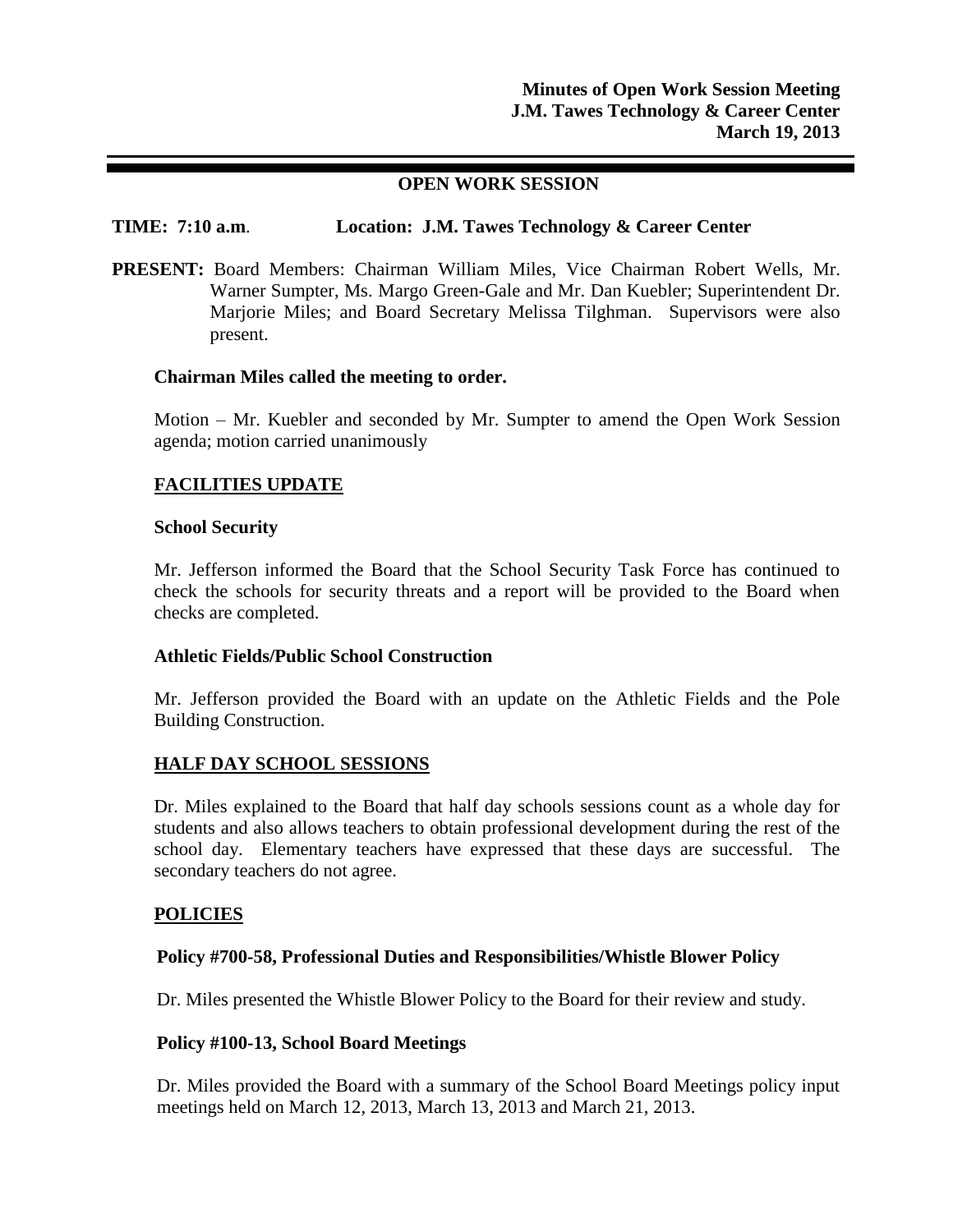# **ACTION ITEM TOOL**

Dr. Miles requested to add the criteria for the Retiree Recognition Program to the action item tool.

Motion – Mr. Sumpter and seconded by Mr. Kuebler to adjourn the meeting at 7:03 p.m. and the Board convened in the open regular session at 7:10 p.m.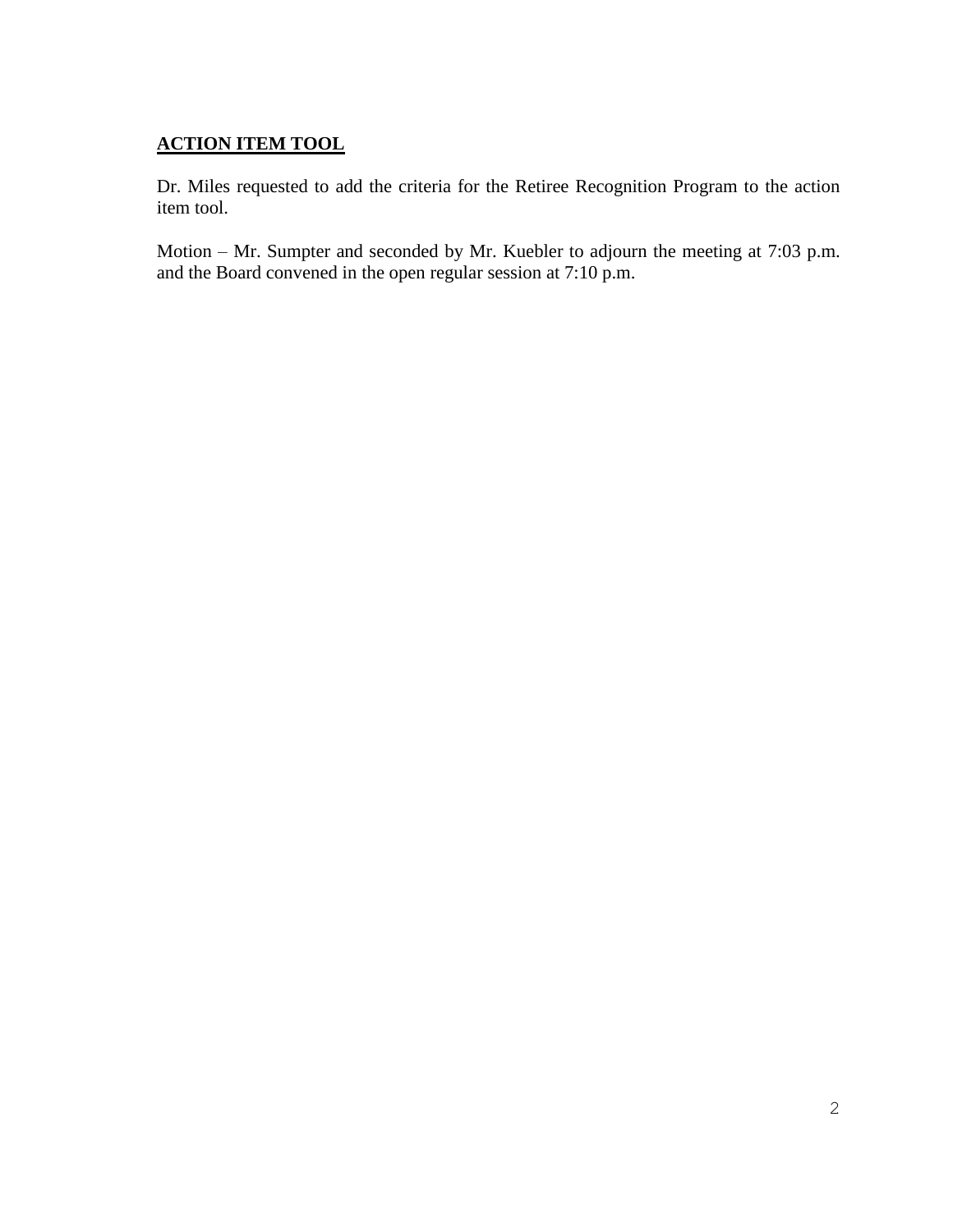## **OPEN REGULAR SESSION**

### **TIME: 4:05 p.m. Location: J.M. Tawes Technology & Career Center**

**PRESENT:** Board Members: Chairman William Miles, Vice Chairman Robert Wells, Mr. Warner Sumpter, Ms. Margo Green-Gale and Mr. Dan Kuebler; Superintendent Dr. Marjorie Miles; and Board Secretary Melissa Tilghman. Supervisors were also present. Vice Chairman Wells arrived at 4:10 p.m.

## **ADOPTION OF AGENDA**

Motion: Ms. Green-Gale and seconded by Mr. Sumpter to adopt the amended agenda; motion carried unanimously.

The Board unanimously agreed that a Special Meeting would be held on April 3, 2013.

### **PUBLIC COMMENTS**

Mr. William Robinson, UMES Public Relations Officer commended the Somerset County Public Schools students who participated in the UMES Spelling Bee. The activity went well and was well received.

#### **CLOSED MEETING:**

4:30 p.m. – Pursuant to Section 10-508 of the **Annotated Code of Maryland** Motion: Mr. Kuebler and seconded by Mr. Wells; motion carried unanimously

#### **Approval of minutes**

Motion – Mr. Sumpter and seconded by Ms. Green-Gale to approve the revised minutes of January 15, 2013, January 22, 2013, and January 30, 2013; unanimously carried.

# **Performed Administrative Functions – Section 10-503** Board Governance was tabled until the April 3, 2013 Board Meeting.

**Discussed Personnel Matters (New Hires, Retires, Resignations)–Section 10-508(a) (1)** Received, reviewed and discussed personnel matters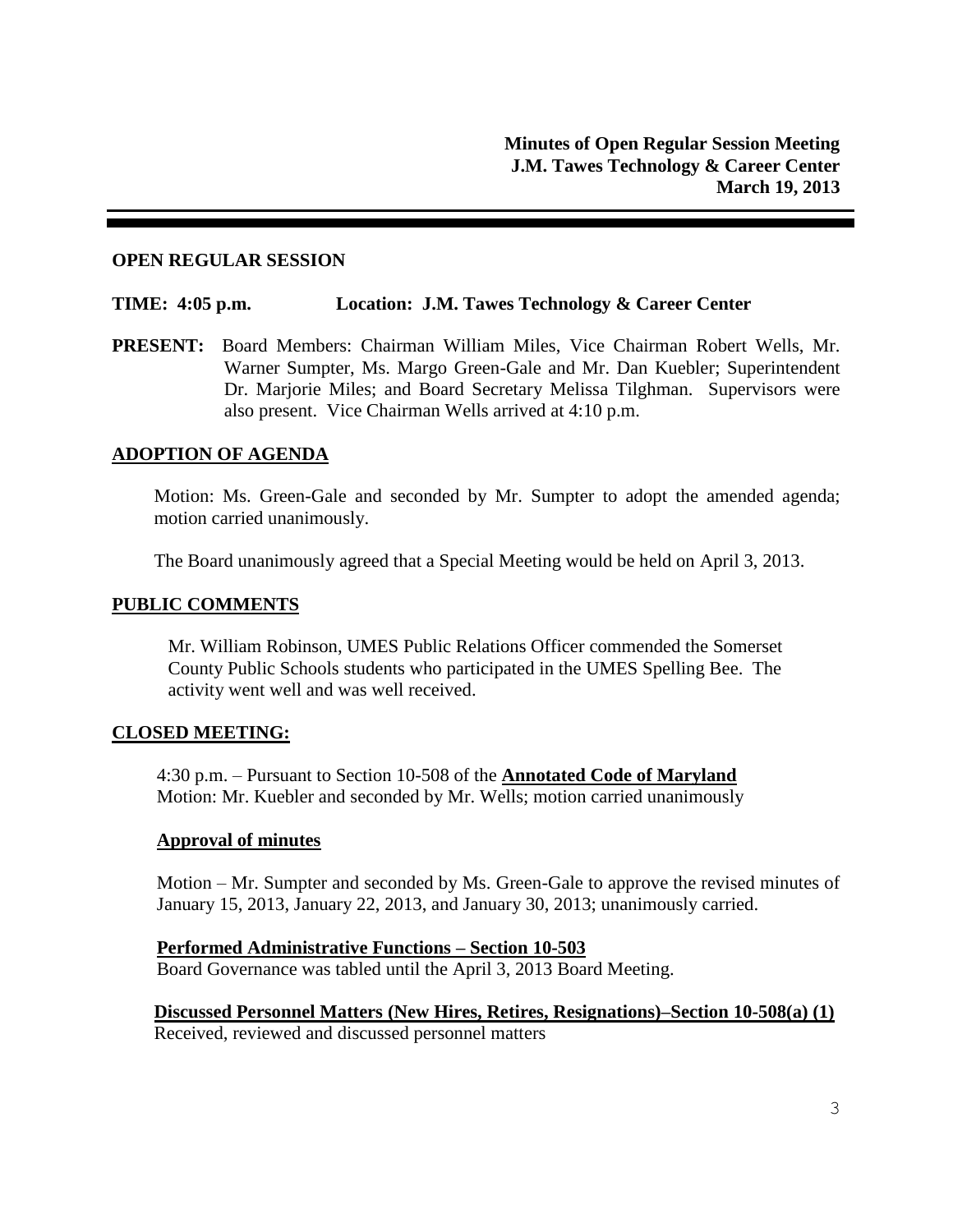## **Consulted with Attorney to Obtain Legal Advice – Section 10-508 (a)(7)**

Received advice from the Board Attorney

**PRESENT:** Board Members: Vice Chairperson Robert Wells, Ms. Margo Green-Gale, Mr. Warner Sumpter, Mr. Dan Kuebler, and Board Attorney Fulton Jeffers; Superintendent Miles; and Board Secretary Tilghman. Human Resource Supervisor, Beth Whitelock was also present.

## **The Board reconvened in Open Regular Session - 7:10 p.m.**

# **Pledge of Allegiance**

## **Approval of Open Regular Session Minutes**

Motion – Mr. Kuebler and seconded by Mr. Wells to approve the minutes of January 15, 2013, January 22, 2013, January 30, 2013 and March 4, 2013. The Board unanimously agreed to defer the approval of minutes until the March Board meeting.

## **Announcement of Closed Meetings:**

Vice Chairman Wells announced that the Somerset County Board of Education met in a Closed Session on the following dates pursuant to Section 10-508 and Section10-503 of the *Maryland Annotated Code* for the reasons listed below:

- $\triangleright$  March 4, 2013 (10:00 a.m. 2:23 p.m.)
	- Performed Administrative Functions Section 10-503
		- **►** Board Governance

 $\triangleright$  March 4, 2013 (4:00 a.m. – 6:00 p.m.)

- Approved minutes of February 6, 2013, February 19, 2013, and March 4, 2013
- Performed Administrative Functions Section 10-503
- Discussed Personnel Matters Section 10-508(a)
- Received Advice from Legal Counsel Section  $10-508(a)(7)$
- Considered Matters that are related to negotiations Section 10-508 (a)(9)
- $\triangleright$  March 19, 2013 (4:30 p.m. 7:03 p.m.)
	- Approved minutes of January 15, 2013, January 22, 2013 and January 30, 2013
	- Performed Administrative Functions Section 10-503
	- Discussed Personnel Matters Section 10-508(a)
	- Discussed Matters not related to public business Section  $10-508(a)(2)$
	- Received advice from Legal Counsel Section  $10-508(a)(7)$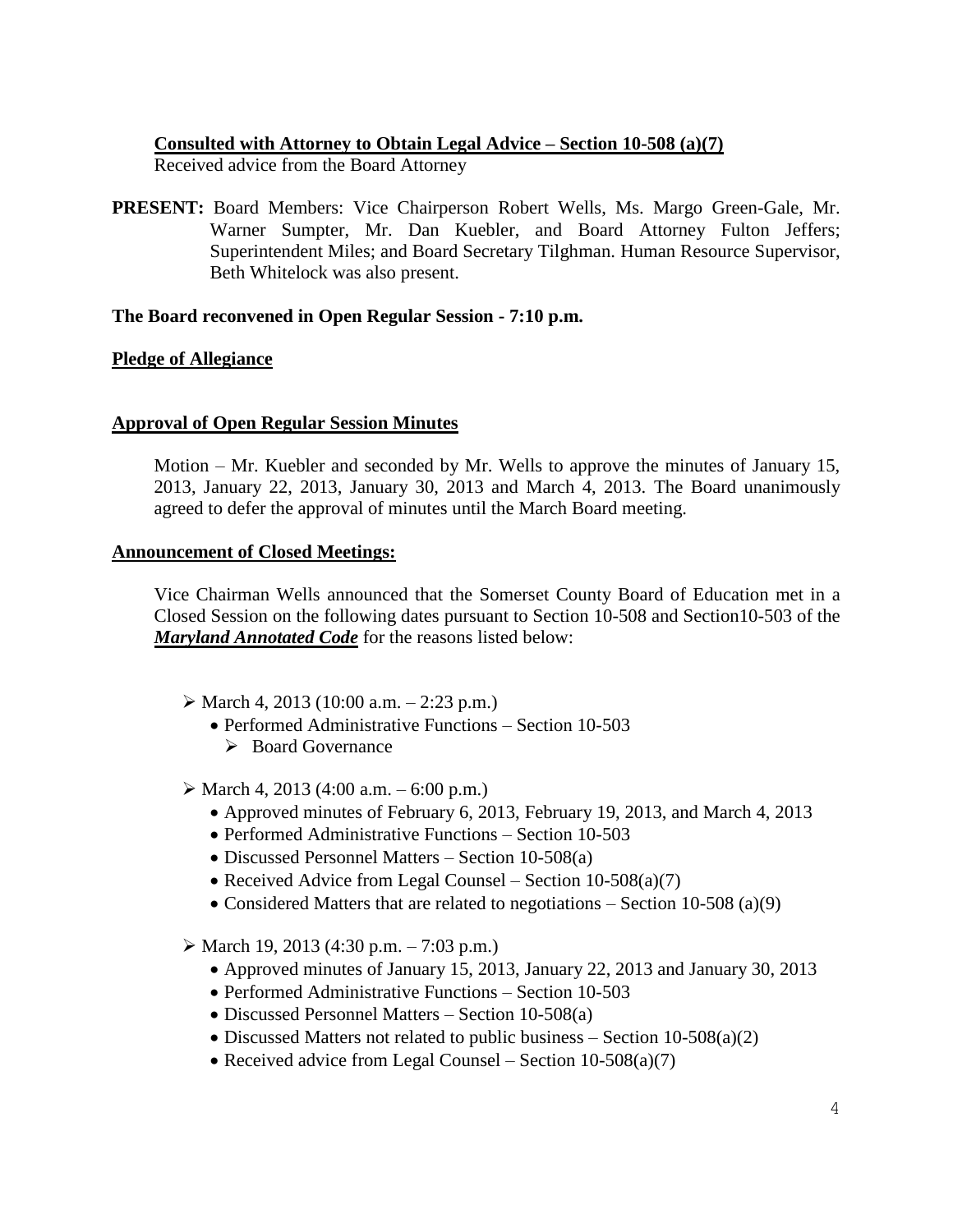## **Public Participation**

Mr. Matt Lankford voiced his concern for the children of Somerset County Public Schools. He stated that Worcester County has pre-engineer 12 credit program and made a recommendation to the Board to invest in a new Career & Technology Center. He also expressed his concern about the quality of school lunches and challenged the Board to purchase lunch from the schools.

Vice Chairman Wells expressed his concerns about the Washington High School issues. He was followed by Mrs. Wells adding that the WAHS principal threatens the  $8<sup>th</sup>$  graders, sends out too many connect ed. calls, UMES dancers at the Pep rally were inappropriate and that the bad kids in the school should go.

## **Student Board Members' Activities Reports**

The student Board members presented their reports and were thanked by the Board members.

## **OLD BUSINESS**

## **HUMAN RESOURCES**

## **Job Description**

Motion – Mr. Kuebler and seconded by Vice Chairman Wells to approve the revised job descriptions of the Maintenance Courier and Custodial Trainer, Local Accountability Coordinator, Student Information Specialist, Paraprofessional, and Paraprofessional – Special Education Instructional Assistant; unanimously carried.

## **Policies**

Motion – Mr. Kuebler and seconded Vice Chairman Wells to approve the revised policy #700-57, Employee Use of Social Media; unanimously carried.

## **NEW BUSINESS**

## **Curriculum & Instruction**

Ms. Hopkins presented an update on the common core curriculum and instructional plans. Mr. Kuebler requested the following:

- $\triangleright$  # of students in need of Summer remediation
- $\triangleright$  Summer Camp remediation update
- STEM Education Report
- $\triangleright$  # of students taking SAT's
- $\triangleright$  Summer camp development for teachers and students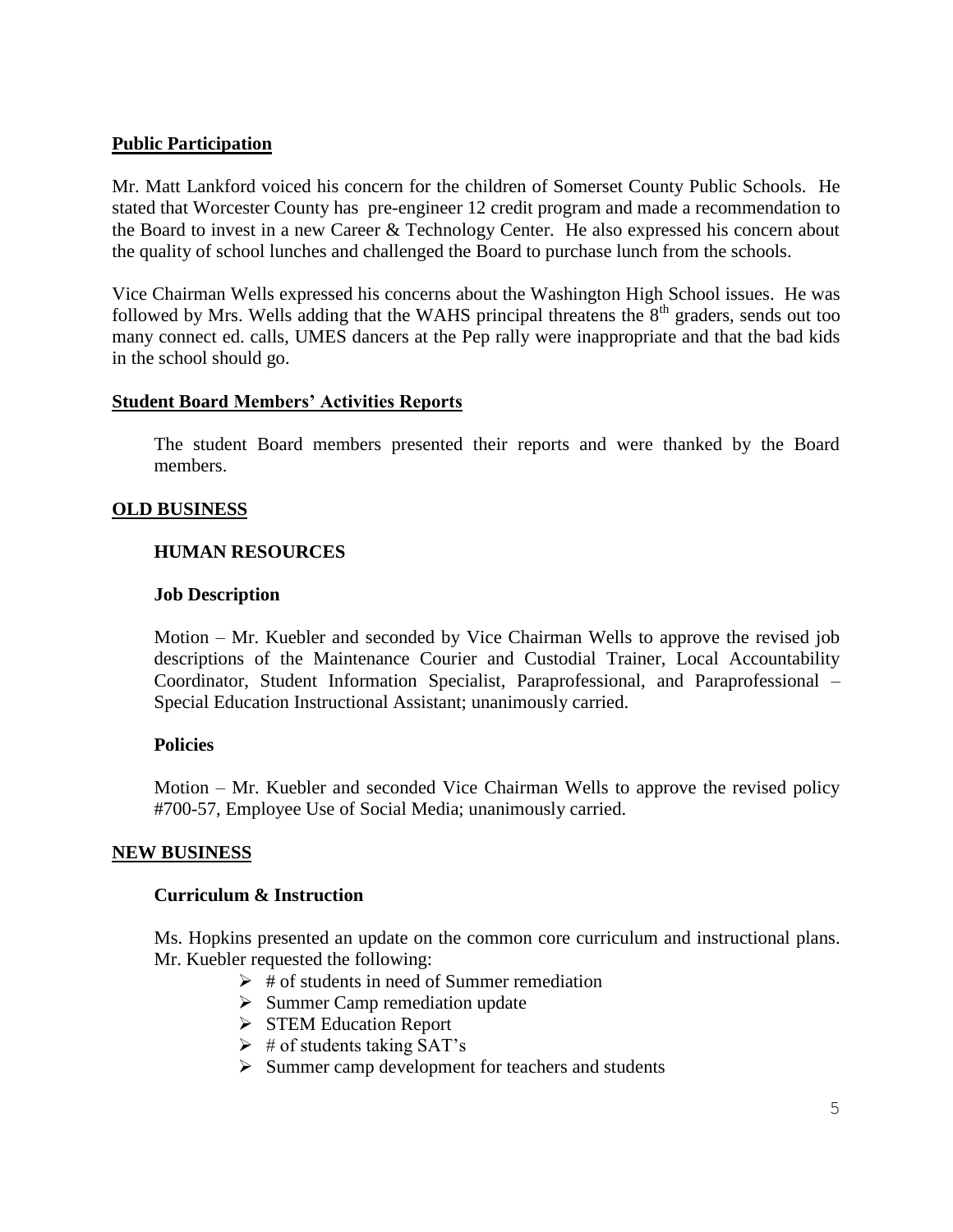The Board questioned how close teachers were in being ready for the common core transition change.

## **Finance – Monthly Finance and Food Service Reports**

The board discussed the presented finance reports. Ms. Smoker informed the Board that the staff corrected a glitch in the E-finance system in Fixed Charges which has increased the budget. Ms. Smoker informed the Board that she was hoping to be done restructuring the e-finance system by July 1, 2013.

Ms. Smoker informed the Board that the food service budget has a balance of \$3,105 and that Ms. Riggins, Mr. Blye, and Mr. Jefferson were working diligently to reduce product and food service fees. Mr. Kuebler requested a line item detailing where the money is going that the food service department pays for utility costs.

Mr. Blye informed the Board that the auditors are scheduled to be at the SCPS Board office and that finance is trying to get into compliance. Mr. Sumpter explained that if the legislative audit reports the same issues three or more times, they will report to MSDE who could then decrease funding from the SCPS budget. Mr. Blye assured the Board that the system would be in better shape by July.

## **STUDENT SERVICES**

## **School-based Health Care Center**

Ms. Carter presented the Student Services report to the Board members. Phase I of a school-based health center to be housed at Washington Academy & High Schools is underway once it is approved. The schools nurse will triage students before sending them to the health care center. Insurance companies will be billed for payment of services.

## **Attendance**

Ms. Carter presented student attendance data to the Board. The Board expressed concern about the attendance of the  $8<sup>th</sup>$  and  $9<sup>th</sup>$  graders. Ms. Carter stated that she is hoping mediation with parents on student truancy and behavior issues will help increase attendance. Mr. Kuebler expressed his concern of the bad language in Washington Academy & High School. He suggested that a "Dare not to Swear" program be implemented.

## **SPECIAL EDUCATION REPORT**

Ms. Johnson provided an update on the Special Education Program. She will be attending an upcoming meeting with the High Road Program Director. Ms. Johnson is also looking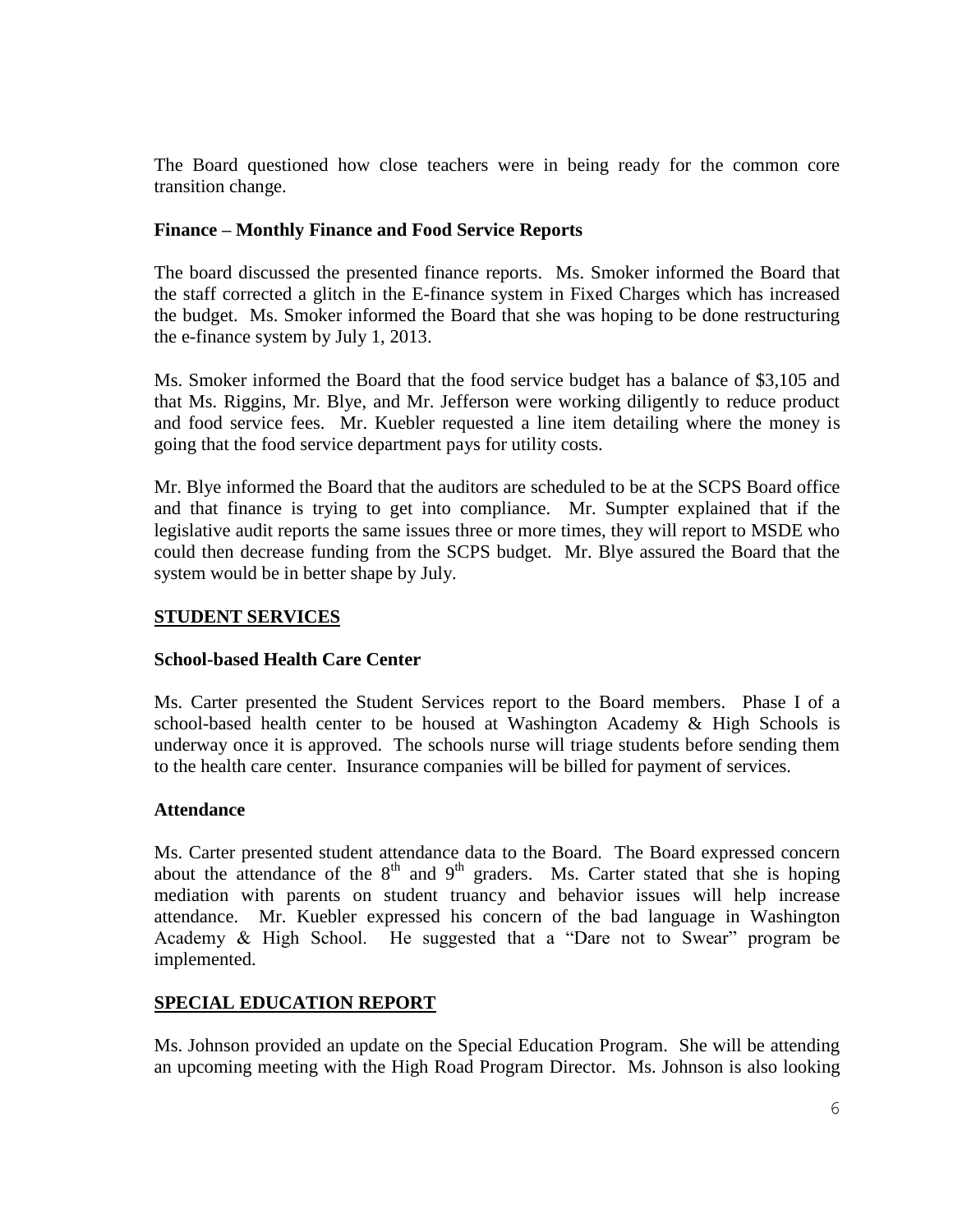to change staff around for Special Education. She informed the Board that the comprehensive classes are requesting additional assistance and that the classrooms are in need of technology upgrades. Dr. Miles added that Special Education is looking to hire Speech Pathologists. The current part-time pathologists will become a full-time position.

Ms. Johnson was pleased to announce that, in addition to the Culinary Arts Program at Wor Wic Tech, a Forklift Program has been added to the Comprehensive classroom curriculum.

# **FACILITIES AND TRANSPORATION**

## **Bus Driver Training Requests**

Motion- Mr. Sumpter and seconded by Ms. Green-Gale to approve Mr. Jefferson's substitute bus driver training requests; unanimously approved.

## **POLICIES**

### **Policy #700-58, Whistle Blower Policy**

Dr. Miles presented the Whistle Blower Policy for the Board's review and study. Suggested revisions were given to the Superintendent.

#### **Human Resources**

#### **New Hire, Retires, Resignations**

Motion: Mr. Wells and seconded by Ms. Green-Gale to approve the Human Resources report; motion carried unanimously.

## **BOARD OF EDUCATION'S SELF EVALUATION REPORT**

This item was tabled.

## **EWELL FIELD TRIP REQUEST**

Motion: Mr. Kuebler and seconded by Vice Chairman Wells to approve Ewell School's Field trip request to Philadelphia; unanimously carried

## **SUPERINTENDENT AND BOARD MEMBER COMMENTS**

The Board thanked the staff for their reports and the community for attending. Vice Chairman Wells asked that the Board consider school activities when scheduling meetings. Dr. Miles thanked the student Board members for their reports.